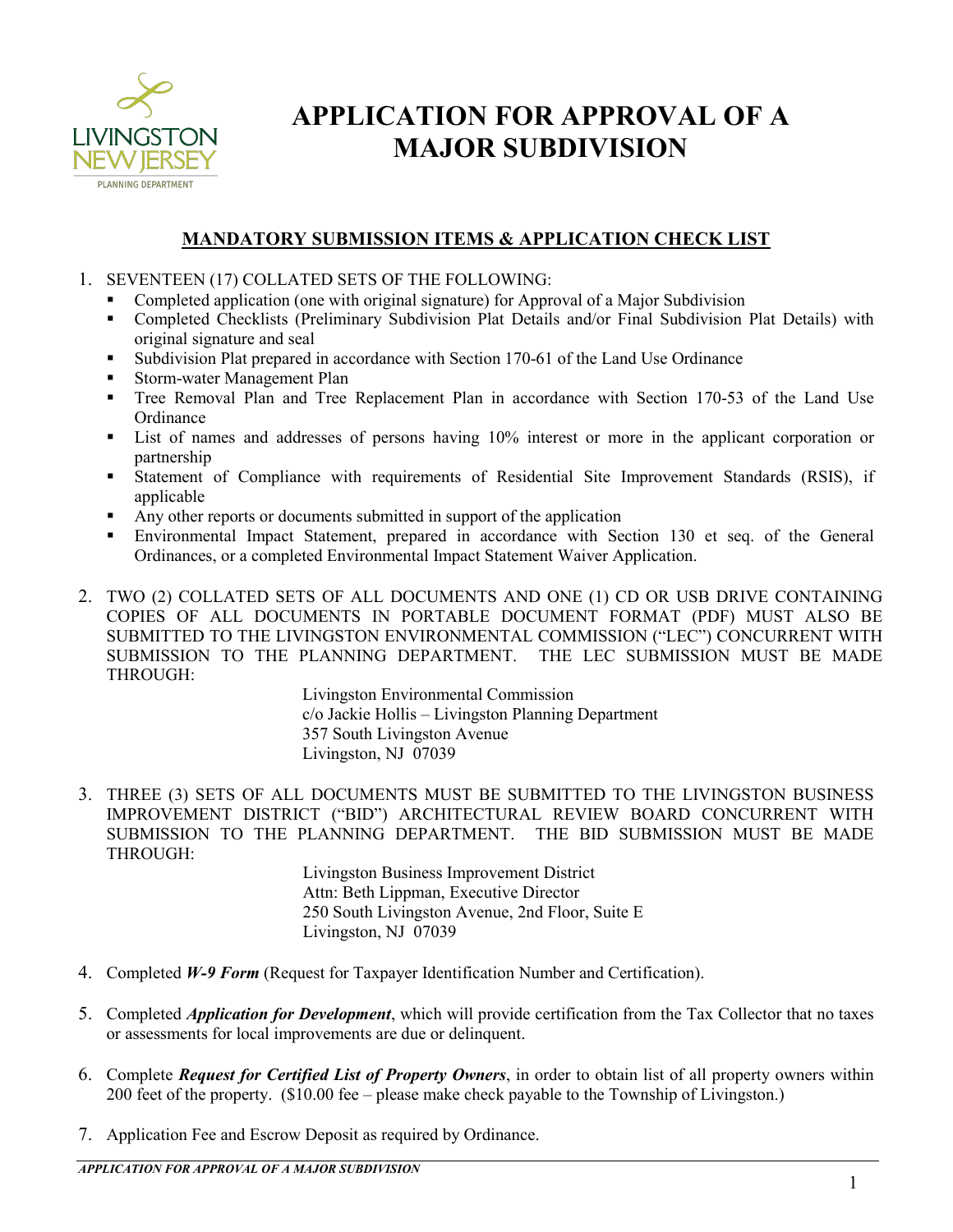

#### **ESCROW DEPOSITS:**

In accordance with the Ordinances of the Township of Livingston (§170-52B), escrow accounts are established to cover the cost of professional services including but not limited to planning, engineering, legal, meeting fees incurred (i.e. court reporter) and other expenses associated with the review of submitted materials. If additional sums are deemed necessary, the Board Administrator will notify the Applicant of the required additional amount. Sums not utilized in the application process shall be returned upon written request by the Applicant.

#### **ATTACHMENTS:**

- Application for Approval of a Major Subdivision
- **Preliminary Subdivision Plat Details Check List**
- Final Subdivision Plat Details Check List
- Environmental Impact Statement Waiver Application
- W-9 Form
- **•** Application for Development (Certification of Taxes and Assessments)
- Request for Certified List of Property Owners within 200'
- Planning Board or Zoning Board Model Conditions of Approval

Copies of the board's Rules of Procedure can be obtained from the Planning Department or on-line at www.livingstonnj.org / Planning Department.

#### **PUBLIC NOTICES ARE A JURISDICTIONAL REQUIREMENT. THE APPLICATION CANNOT BE HEARD UNTIL PUBLICATION AND PUBLIC NOTICE IS PROPERLY SERVED AND PROOF OF SAID NOTICE IS RECEIVED.**

#### **THIS APPLICATION DOES NOT RELIEVE THE APPLICANT FROM COMPLYING WITH OTHER TOWNSHIP ORDINANCES SUCH AS THE LOT SURFACE DRAINAGE, STORM WATER OR TREE REMOVAL ORDINANCES. OBTAINING THE NECESSARY APPROVALS AND PERMITS UNDER SUCH ORDINANCES WILL BE THE RESPONSIBILITY OF THE APPLICANT.**

#### ESSEX COUNTY PLANNING BOARD

In the event that this project is bounded on any side by a county road or is within 200' of another municipality or includes a subdivision, a county application must be completed and submitted to Essex County Planning Board directly. Submit to the Planning Department verification that the application was filed with the County Planning Board.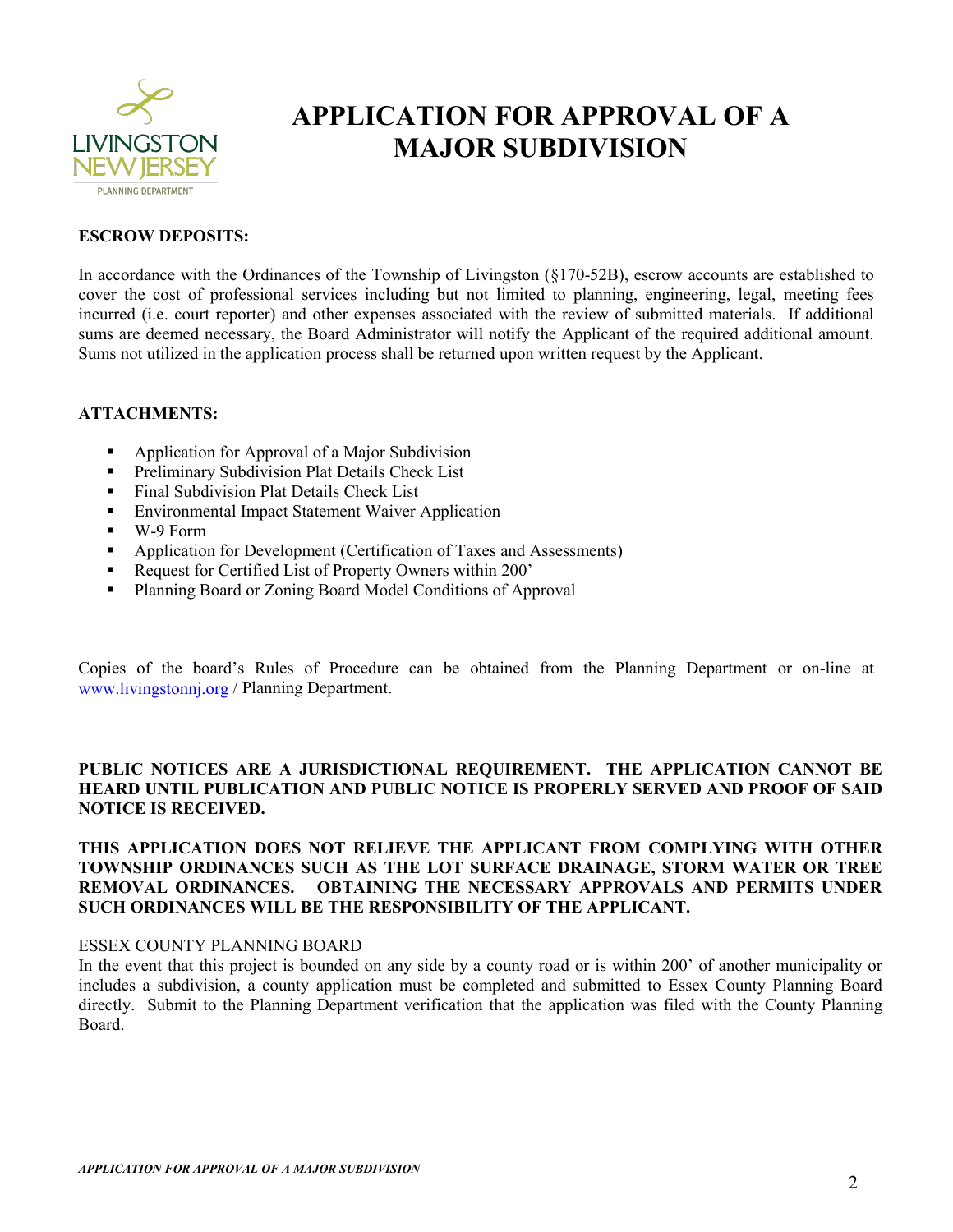

| DATE OF SUBMISSION<br><b>APPLICATION NUMBER</b><br><b>FOR OFFICE USE</b> |                   |                                                                                                                                                                                                                                |
|--------------------------------------------------------------------------|-------------------|--------------------------------------------------------------------------------------------------------------------------------------------------------------------------------------------------------------------------------|
| Preliminary Approval                                                     | Final Approval    | Preliminary & Final Approval                                                                                                                                                                                                   |
| LOT(S)<br><b>BLOCK</b>                                                   |                   | <b>ZONE</b>                                                                                                                                                                                                                    |
| <b>PROJECT LOCATION</b>                                                  |                   |                                                                                                                                                                                                                                |
| <i><b>APPLICANT</b></i>                                                  |                   | <b>TELEPHONE</b>                                                                                                                                                                                                               |
| <b>ADDRESS</b>                                                           |                   | <b>EMAIL</b>                                                                                                                                                                                                                   |
| <b>OWNER</b>                                                             |                   | <b>TELEPHONE</b>                                                                                                                                                                                                               |
| <b>ADDRESS</b>                                                           |                   | EMAIL LAND CONTROLLER STATES AND THE STATES OF THE STATES OF THE STATES OF THE STATES OF THE STATES OF THE STATES OF THE STATES OF THE STATES OF THE STATES OF THE STATES OF THE STATES OF THE STATES OF THE STATES OF THE STA |
| <b>APPLICANT'S ATTORNEY</b>                                              |                   |                                                                                                                                                                                                                                |
| <b>ADDRESS</b>                                                           |                   | <b>TELEPHONE</b>                                                                                                                                                                                                               |
|                                                                          |                   | EMAIL                                                                                                                                                                                                                          |
| ENGINEER OR SURVEYOR PREPARING THE PLAT                                  |                   |                                                                                                                                                                                                                                |
| <b>ADDRESS</b>                                                           |                   | <b>TELEPHONE</b>                                                                                                                                                                                                               |
|                                                                          |                   | EMAIL Letter and the set of the set of the set of the set of the set of the set of the set of the set of the set of the set of the set of the set of the set of the set of the set of the set of the set of the set of the set |
| <b>ADDITIONAL EXPERTS</b>                                                |                   |                                                                                                                                                                                                                                |
| <b>ADDRESS</b>                                                           |                   | <b>TELEPHONE</b>                                                                                                                                                                                                               |
|                                                                          |                   | <b>EMAIL</b>                                                                                                                                                                                                                   |
| DIMENSIONS AND TOTAL AREA OF PARCEL                                      |                   |                                                                                                                                                                                                                                |
| PROPOSED NUMBER OF LOTS FOLLOWING SUBDIVISION                            |                   |                                                                                                                                                                                                                                |
| <b>AREA</b>                                                              | <b>DIMENSIONS</b> | DEVELOPMENT PLANS                                                                                                                                                                                                              |
|                                                                          |                   |                                                                                                                                                                                                                                |